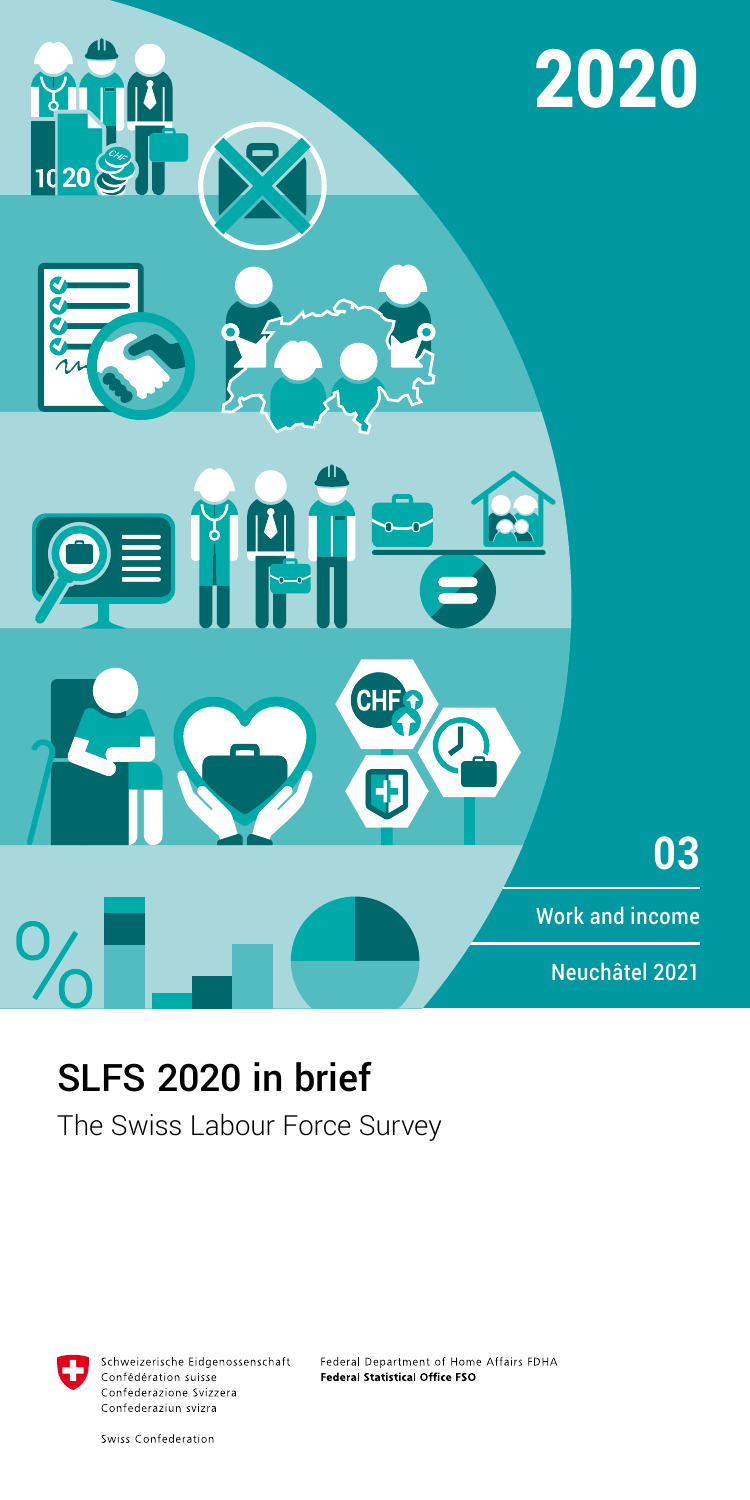# 1 About the survey

Since 1991, the Federal Statistical Office (FSO) has conducted the Swiss Labour Force Survey (SLFS) at the behest of the Federal Council. The SLFS is carried out on a representative sample of the population (120 000 annual interviews). From 1991 to 2020, the interviews only took place by telephone. As of 2021, the survey will mainly be conducted by internet but respondents may still answer by telephone if they wish to do so. Thanks to the application of international definitions, the SLFS helps to position Switzerland in the international context of unemployment and employment.

## The questions asked

The questions mainly concern the labour market situation (current or previous employment, unemployment, retirement, working conditions, occupation, salary, job seeking, professional mobility), education and training (including continuous education), household composition and demographic characteristics.

## Use of data from the SLFS

The SLFS data are of great interest in terms of social and labour market policies. The survey provides information on difficulties in finding employment, reintegration into the labour market, childcare, wage inequality, retirement behaviour and the integration of the foreign population. The SLFS is a survey that is essential for the Swiss statistical system. It is the main source for employment statistics, work volume statistics used to calculate labour productivity, labour market accounts and forecasts of the economically active population in the context of the demographic scenarios.

## Legal bases and data processing

The protection of data is guaranteed by the Federal Statistics Act (RS 431.01), by the Ordinance on the Conduct of Federal Statistical Surveys (RS 431.012.1) and by the Federal Act on Data Protection (RS 235.1). The employees of the FSO and of the institute commissioned with carrying out the survey are strictly bound by official secrecy and subject to these laws. The data collected in the survey are processed anonymously since they are aggregated, extrapolated and finally expressed in a general way that does not allow persons who took part in the survey to be identified.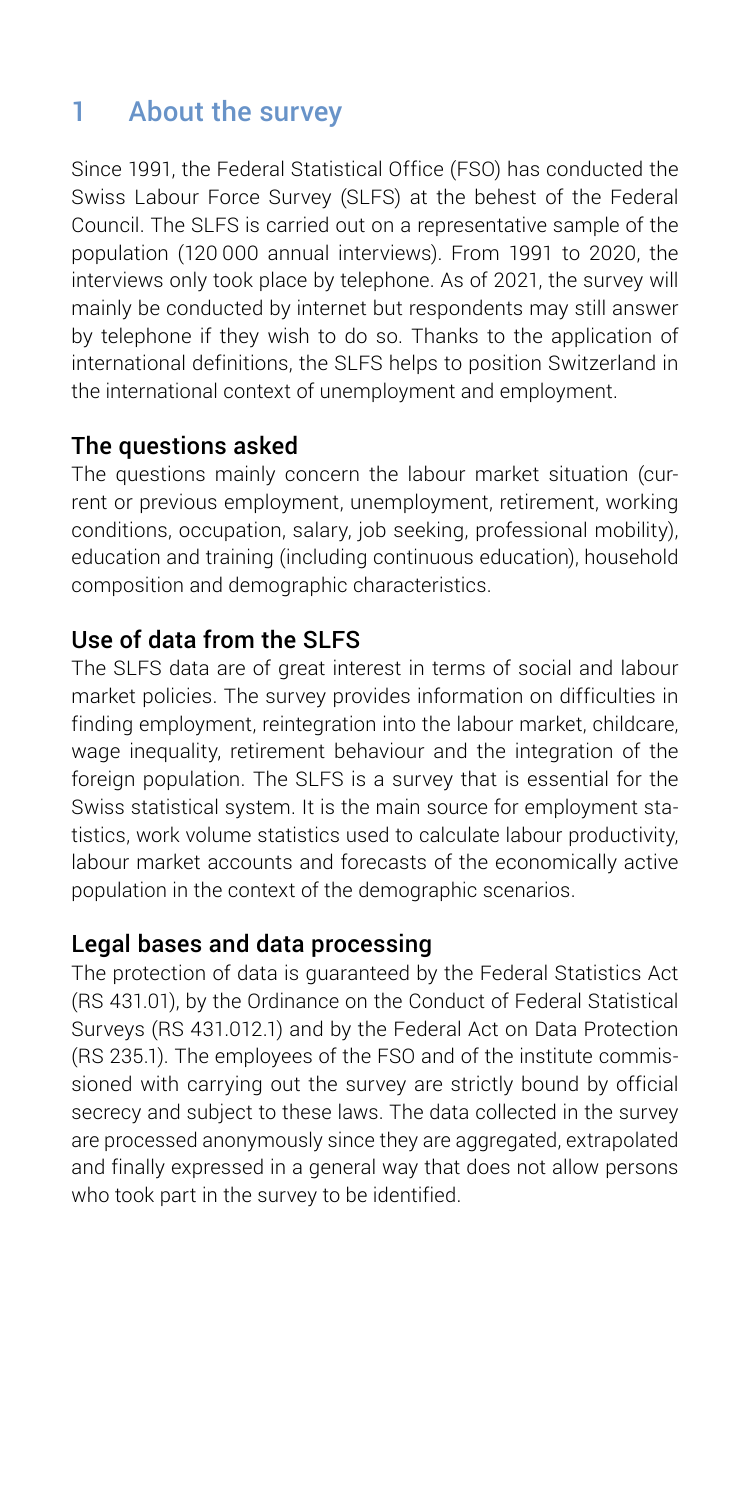# 2 Conduct of the survey

You have been randomly selected from the FSO's sample register. The FSO's sample register is based on the official communal and cantonal registers. Only persons aged at least 15 can be chosen for the survey.

### How does the interview take place?

The FSO shall inform the persons selected at random in writing about the objectives and implementation of the SLFS. In this letter you will find a link, your username and a password to access the **online** questionnaire. You can also use your smartphone to scan the personalised QR code found on your letter, giving you direct access to your questionnaire.

Online questionnaire: [www.eLabour.ch](http://www.eLabour.ch)

The questionnaire is optimised for use on a **smartphone**, but it also works on a tablet or personal computer. The questionnaire is available in English, French, German and Italian. If you prefer to answer by telephone, simply contact the LINK Institute, commissioned by the SFO to conduct the interview on the freephone number: 0800 511 411. Computer-assisted telephone interviews are conducted by professional interviewers who are themselves managed by supervisors.

### Everyone's participation is important

Participation in this survey is voluntary, but your collaboration is very important for the relevance and quality of the study. We need your answers regardless of your age, nationality or employment status (employed, unemployed, retired, at home, in training, or other economically inactive status).

### Any questions?

If you have any questions regarding the conduct of the survey, if you wish to inform us of any change to your contact details or make an appointment to carry out the interview, please contact the LINK hotline for the SLFS on 0800 511 411. You can also send an email to the following address: hotline.sake@bfs.admin.ch or take a look at our website: www.slfs.bfs.admin.ch.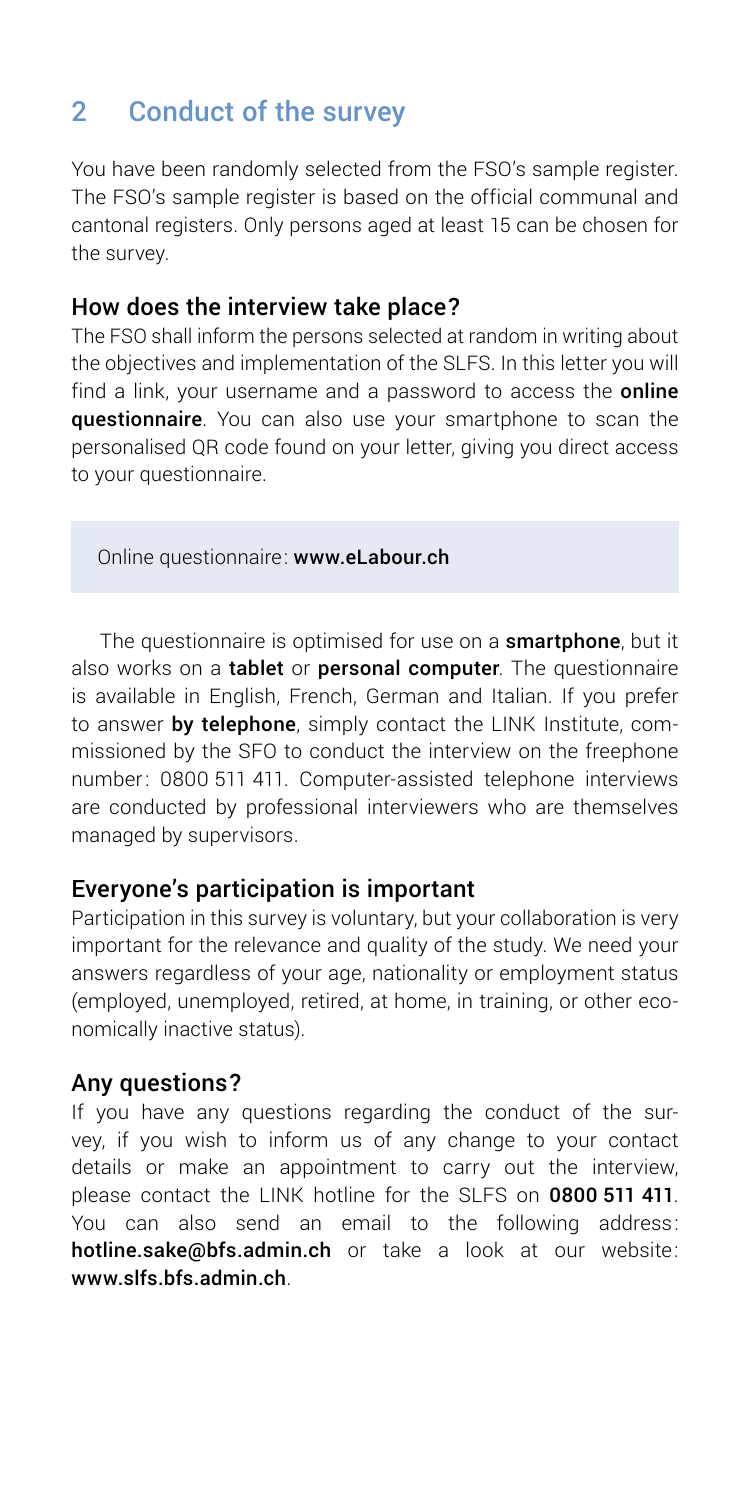# 3 Main results of the SLFS

### Composition of the permanent resident population

The Swiss population is made up of economically active persons and economically inactive persons. Economically active persons  $-$  which represent the labour supply  $-$  include employed persons (the self-employed, family members working in a family business, employees and apprentices) and the unemployed as per the definition of the International Labour Organisation (ILO). Economically inactive persons are made up of persons in education, homemakers of both sexes and pensioners.

Over the last twenty years, the share of economically active persons in the population aged 15 and over has remained stable despite sharp demographic ageing (67.9% of economically active persons in 2020 and 67.4% in 2000). Within the economically active population, the shares of self-employed and family members working in a family business have fallen while the proportion of employees has risen. Among economically inactive persons, the share of pensioners has risen sharply at the expense of the share of homemakers.



## Employment status<sup>1</sup>

of the Swiss resident population aged 15 or over

<sup>1</sup> Sociological definition: employees in their own business count as self-employed.

Source: FSO – Swiss Labour Force Survey (SLFS) © FSO 2021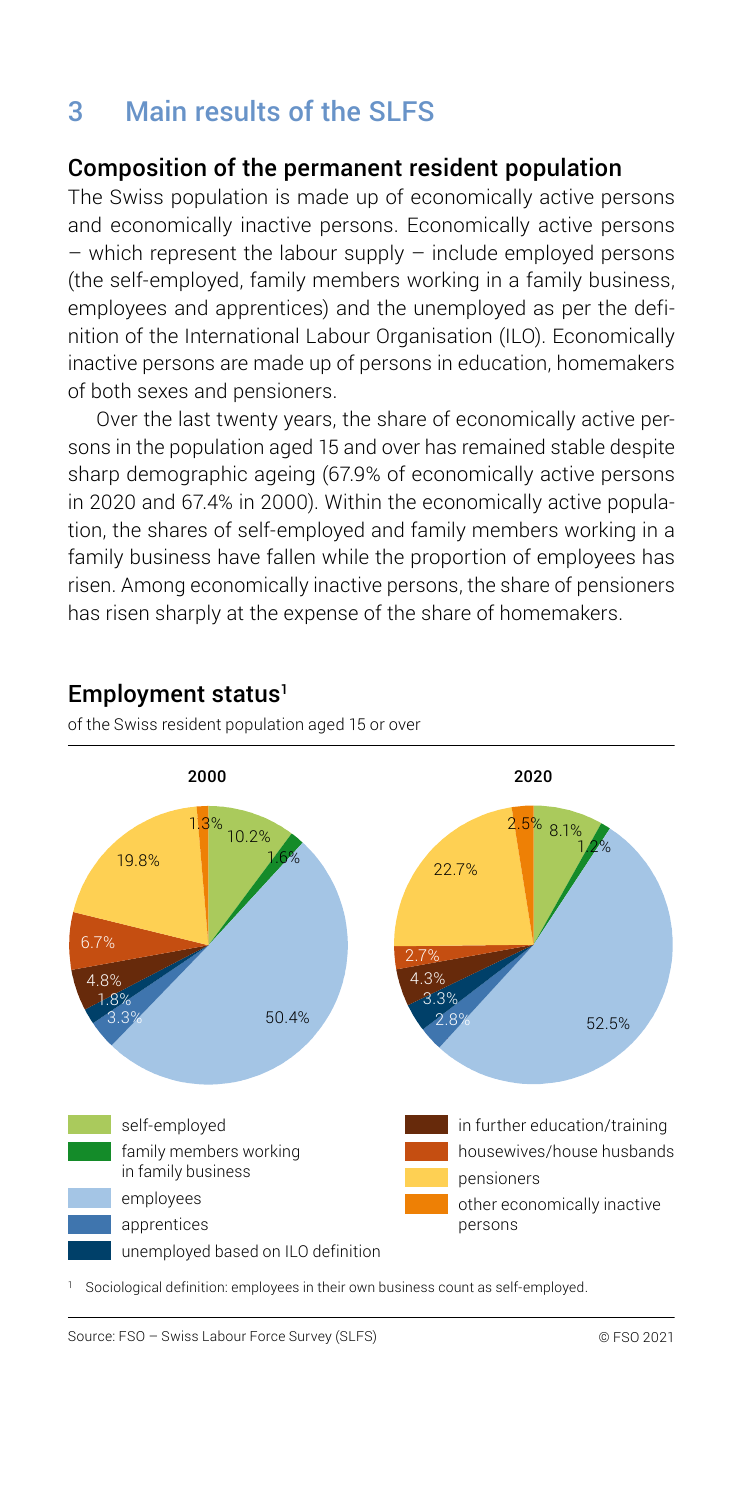# **Active population 2020**

### 03 - Work and income

### Employed persons





12.5% are self-employed

9.3% usually work on Sunday

4.2% usually work at night

21.4% work mainly or regularly from home

Source: FSO – Swiss Labour Force Survey (SLFS)

[www.statistics.admin.ch](http://www.statistics.admin.ch)

### ILO Unemployed



### Underemployed persons





number of persons aged 65 and older per 100 economically active persons aged 20 to 64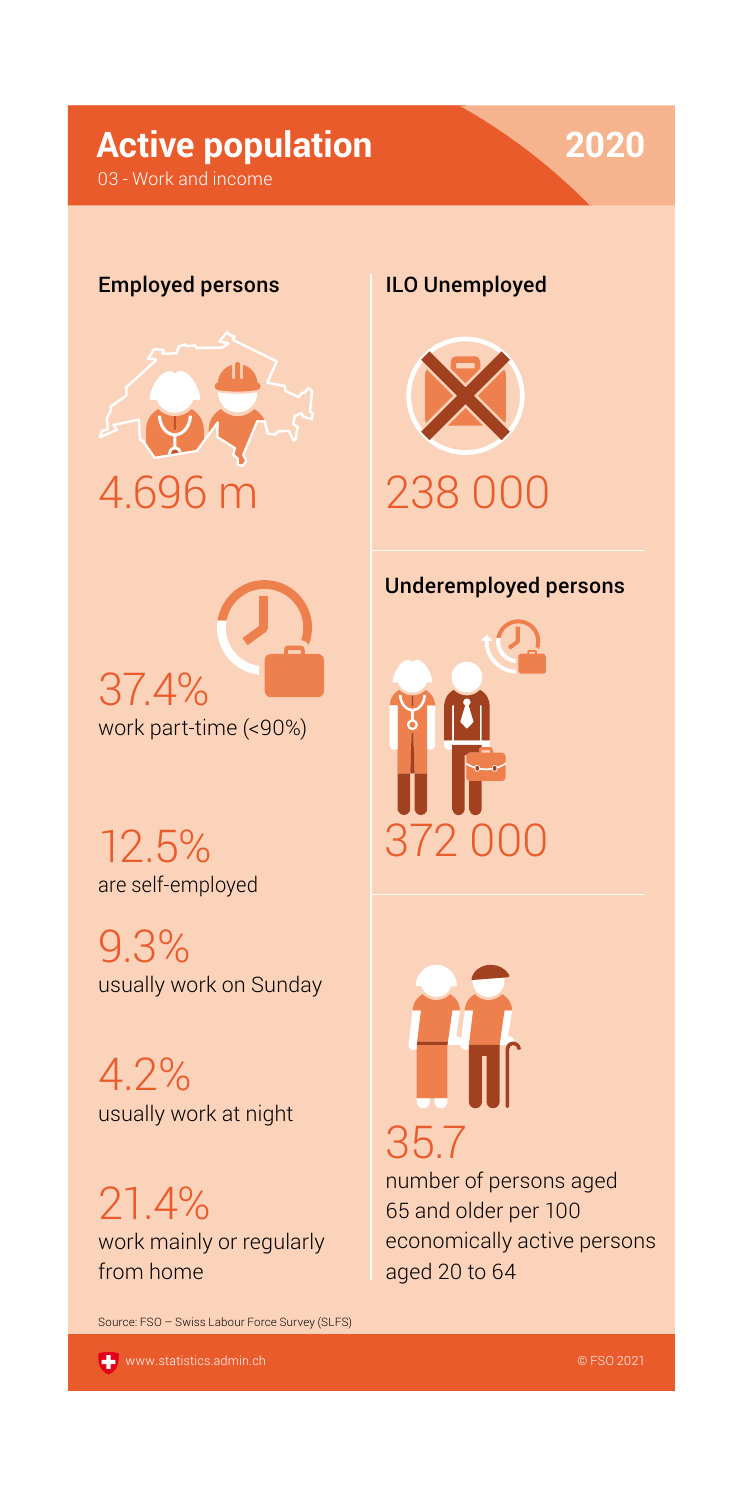# Labour force participation in Switzerland and in Europe

In 2020, the activity rate of the population aged 15 and over reached 67.9% in Switzerland, one of highest rates in Europe. Only Iceland (79.0%) registered a higher activity rate. Switzerland's neighbouring countries recorded considerably lower rates (Germany : 61.6%, Austria: 60.8%; France: 54.5%, Italy : 48.5%). Alongside Italy, Croatia (51.0%) and Greece (51.0%) had the lowest rates in Europe. The EU-27 average was 56.8%.

# Standardised activity rate (age 15 and over) in Switzerland and in EU and EFTA states

0% 20% 40% 60% 80% 100% Switzerland EU-27 Eurozone (EZ19) Iceland Sweden Netherlands Norway United Kingdom Estonia Cyprus Denmark Ireland Lithuania Germany Malta Austria Latvia Luxembourg Czechia Slovakia Finland Portugal Slovenia Spain Hungary Bulgaria Poland France Romania Belgium Greece Croatia Italy 2019 2020

Annual average 2019 and 2020, in %

United Kingdom: age 16 and over

Source: FSO – Swiss Labour Force Survey (SLFS), Eurostat (Situation on 03.05.2021)

© FSO 2021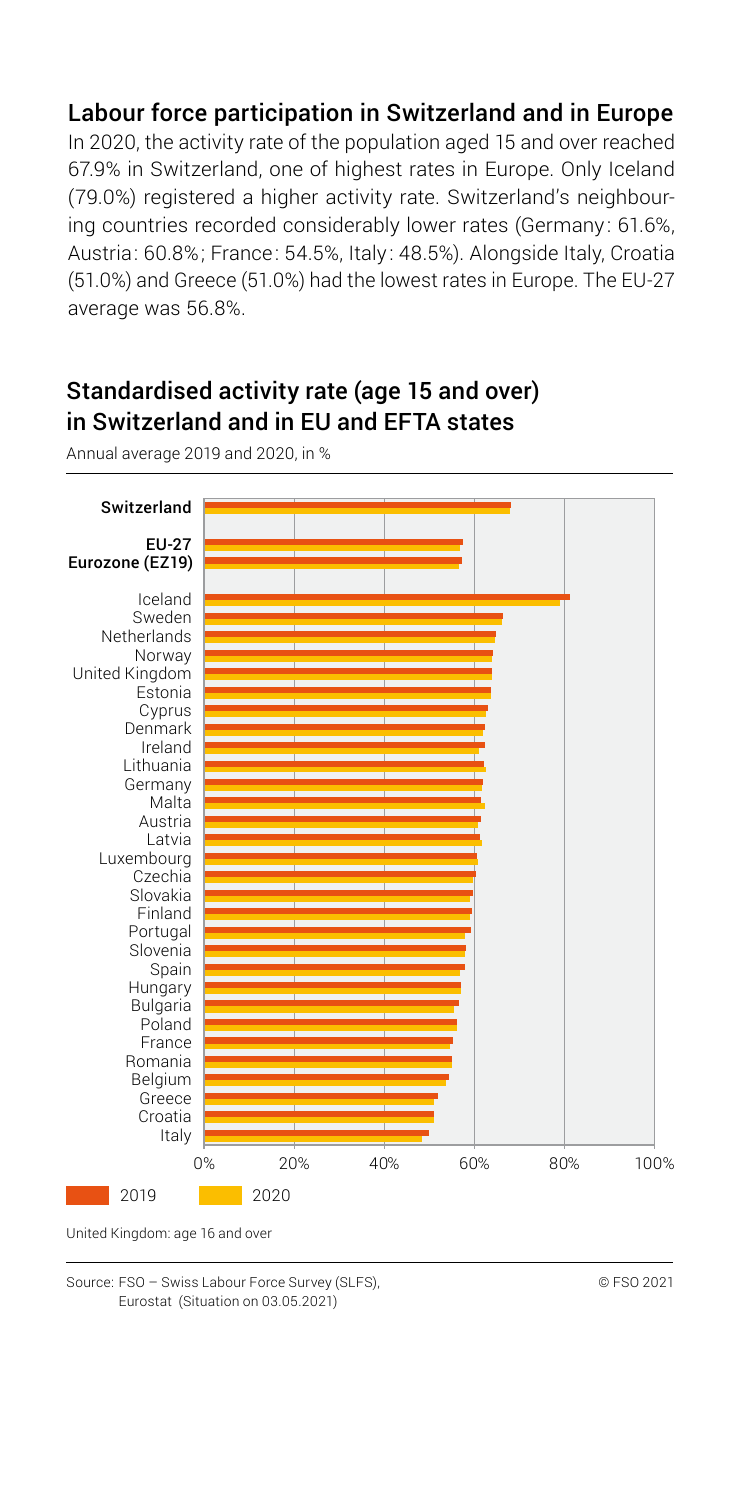### Part-time work

Part-time work (employment rate below 90%) has risen sharply in Switzerland over the past 20 years and now accounts for more than a third of employed persons.

It mainly concerns women, who in 2020 accounted for 73.9% of part-time employed persons (1.296 million compared with 459 000 men). Childcare and other family responsibilities are the main reasons cited for part-time employment.

Among these, 372 000 were underemployed, i. e. they would have liked to work more and were available to do so in the near future. The underemployment rate was 7.5% of the economically active population.



Persons employed part-time according to gender

Source: FSO – Swiss Labour Force Survey (SLFS) © FSO 2021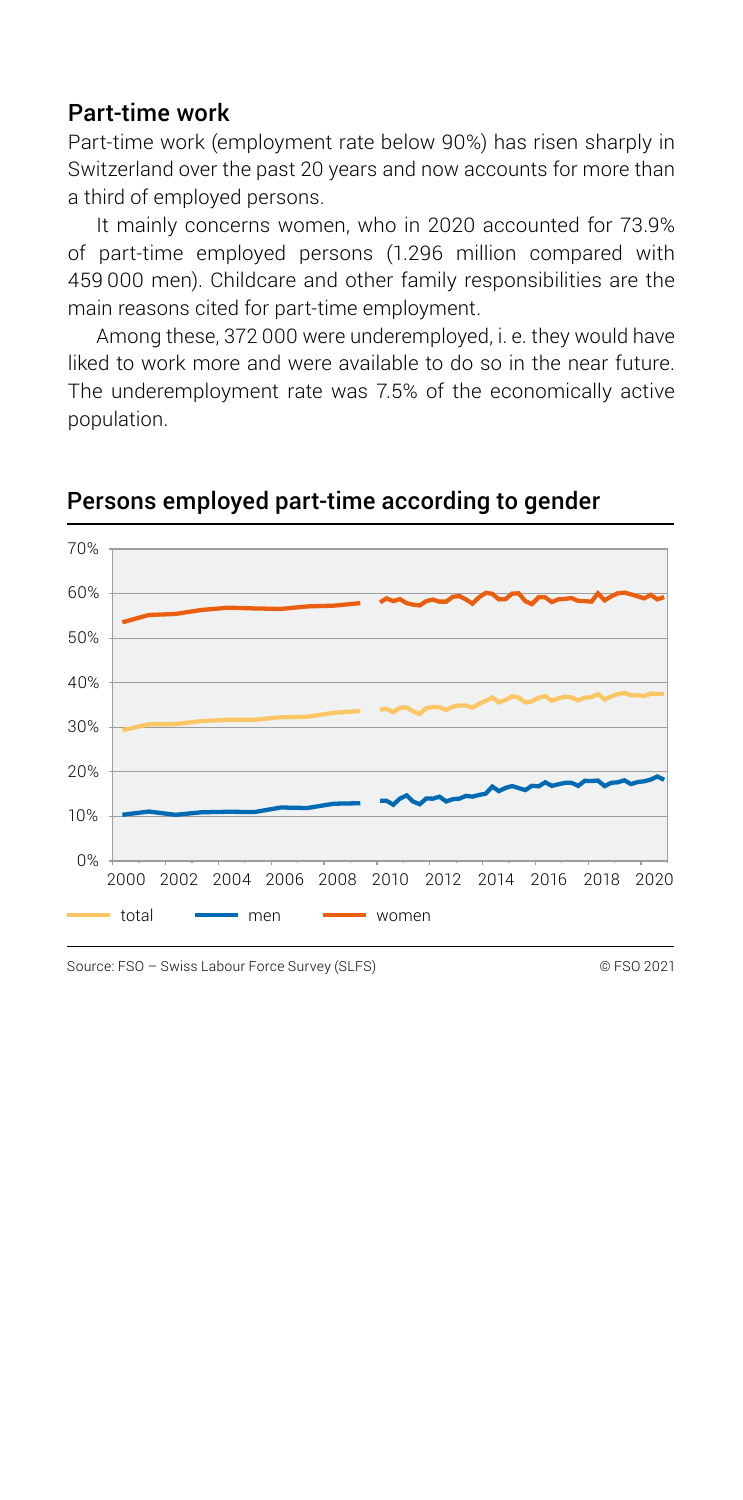# Unemployment in Switzerland and Europe

In 2020, 238 000 persons were unemployed in Switzerland as defined by the International Labour Organisation (ILO), i. e. 21 000 more persons than one year previously. These unemployed persons represented 4.8% of the economically active population, a greater share compared with 2019 (4.4%). Between 2019 and 2020, the unemployment rate rose in both the European Union (EU-27: from 6.7% to 7.1%) and the Euro zone (EZ19: from 7.6% to 7.9%).

# Unemployment rate as defined by ILO (age 15–74), in Switzerland and EU and EFTA states

Annual average 2019 and 2020, in %



United Kingdom: age 16 and over

Source: FSO – Swiss Labour Force Survey (SLFS), Eurostat (Situation on 03.05.2021)

© FSO 2021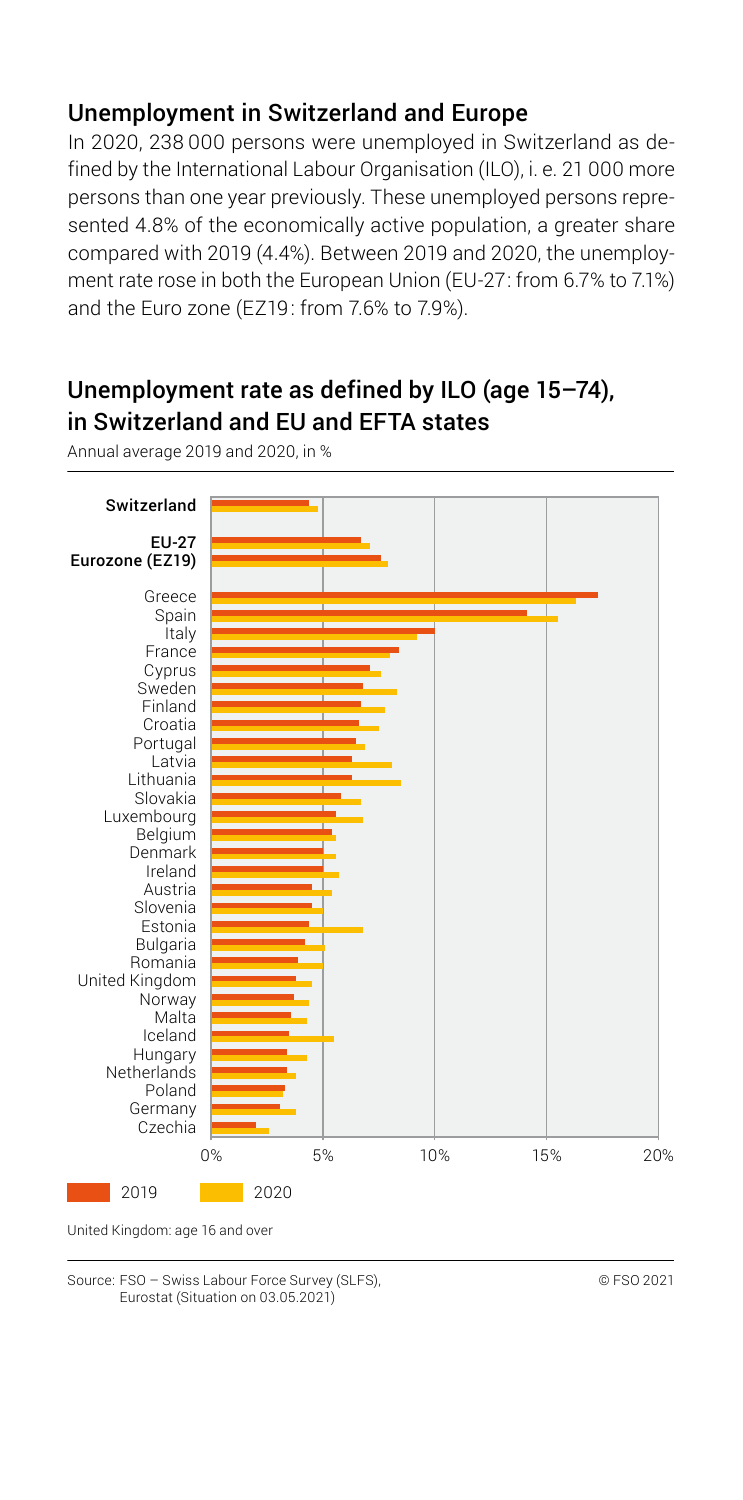### Employment and retirement

From the age of 50, the older people become, the more their activity rate (share of economically active persons in the population) declines. Whereas in the period from 2018–2020, 90% of men and 82% of women were still working at the age of 57 (i. e. one year before the minimum age at which a pension can be withdrawn from the  $2<sup>nd</sup>$  pillar), at the age of  $64$  the activity rate of men was  $56%$  and that of women at age 63 was 52%. At age 65 36% of men were still economically active and at age 64 28% of women. 74 year-olds also continue to be active on the labour market to some extent (14% of men; 7% of women).

The average age on leaving the labour market was 65.2 in 2020, down from the peak in 2017 (65.8). Men leave the labour market on average slightly later than women (65.6 versus 64.9).

In 2020, the number of persons aged 65 or more per 100 economically active persons aged 20 to 64 was 35.7. Over the past 10 years, demographic ageing has led to a rapid increase in this ratio (+ 10%) despite growing labour force participation: in 2010 there were only 32.3 persons aged 65 or older per 100 economically active persons aged 20 to 64.



Average age on leaving the labour market  $^{\rm 1}$  by sex  $^{\rm 2}$ 

Exits = changing from employment of at least 1 hour per week to no employment. Persons leaving aged 58–75 years.

<sup>2</sup> Due to sample size, men and women can only be distinguished from 2011 onward.

Source: FSO – Swiss Labour Force Survey (SLFS) © FSO 2021